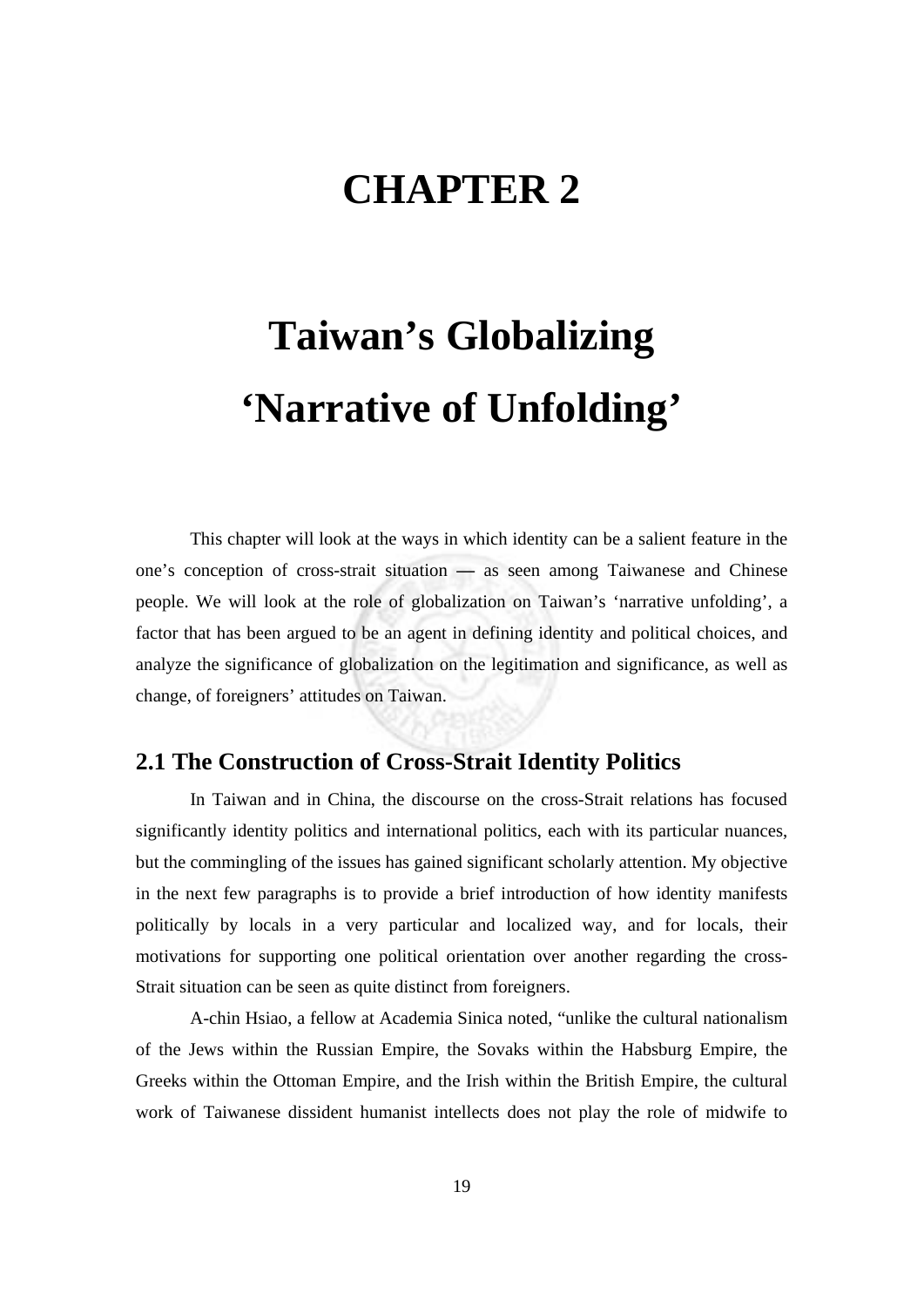political nationalism."<sup>5</sup> This suggests that the Hsiao does not necessarily agree with the notion that Taiwan nationalism sprung from a common experience with free market institutions and (more recently) a relatively democratic form of government. While some researchers have pointed out that the Kaohsiung Incident was crucial to the emergence of Taiwanese nationalism in literary circles, it has been contended that the seeds of it had been sown earlier. In fact, for scholars like Hsiao reckon that the writings of Yeh Shiht'ao and Ch'en ying-chen **—** about the nature and future of the literature developed on the island **—** actually represented the internal clash between the pro-independence group and the pro-reunification group within the advocates of hsiang-t'u literature camp.

Namely, says Hsiao, the divide's latency can be attributed to the fact that open conflict was avoided because the two groups realized they had to act with caution under the KMT's rigid political control and cooperate with each other in order to take on the KMT. It was after the Kaohsiung Incident that the apparent harmony between the two groups was disturbed."<sup>6</sup> For Hsiao, the Taiwanese nationalist movement came about almost spontaneously following the 1979 Kaohsiung Incident, acting as a "catalyst to change" the KMT's systems of political power, "arousing national sentiments in Taiwanese dissident writers, literary critics, historical scholars and language revival activists".<sup>7</sup>

For Melissa Brown sentiments of Taiwanese nationalist sentiments were the result of a 'narrative unfolding' in which governments and ethnic leaders have attempted to construct the narratives of history, which can be distinguished from "the totality of what is actually known"; they have also attempted to create an "inevitable unfolding of one's own nation." 8 This is bolstered by Croucher's contention that, "ethnic identity formation and differentiation emerge from complex processes of interaction, reaction, selfidentification and institutional catategoirization **—** all of which play out in specific economic, political, and sociocultural contexts."<sup>9</sup> Daniel A Bell shows how specifically,

<sup>&</sup>lt;sup>5</sup> A-chin Hsiau, *Contemporary Taiwanese Cultural Nationalism* (London: Routledge, 2000), 178.<br><sup>6</sup> Ibid. 182

 $<sup>6</sup>$  Ibid., 183.</sup>

 $<sup>7</sup>$  Ibid., 180.</sup>

<sup>&</sup>lt;sup>8</sup> Melissa J. Brown, *Is Taiwan Chinese?* (London: University of California Press, 2004), 5-6.<br><sup>9</sup> Shiele J. Crougher Clabelization and Pelengino: The Pelities of Identity In a Changino W.

Shiela L. Croucher*, Globalization and Belonging: The Politics of Identity In a Changing World* (Lantham, Maryland: Rowman & Littlefield, 2004), 136.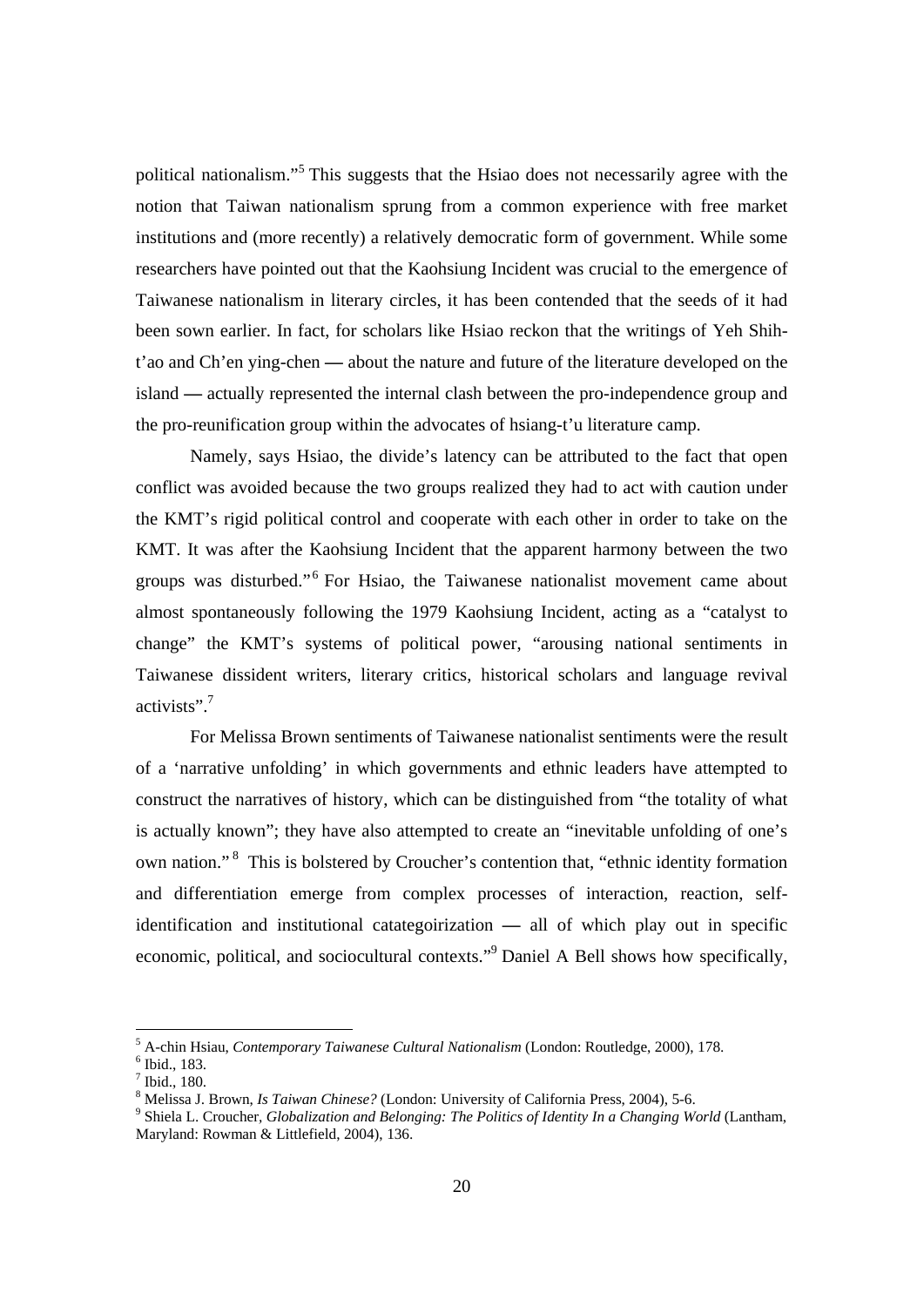Taiwan's economic history and development has led to more pluralistic concepts that seemed to reject the type of nationalism as perpetuated by the KMT.

The prospect for a political arrangement that is fair and workable with the People's Republic of China, Daniel A. Bell notes, "cannot ignore the fact that many Taiwanese now think of themselves as sufficiently distinct to seek some form of selfadministration, if not complete independence. But this is a non-issue if one accepts the official Chinese view that the Taiwanese are not a distinct cultural grouping."10 What is important to glean from these examples of Taiwan identity formation is that, although Brown applied the theory of 'narrative unfolding' with identity formation in the late 1970s and 80s, its applicability to describe modern identity and politics is also noteworthy. According to Swaine, "Taiwan's leaders significantly shape, and not merely reflect, the island's sense of self-identity and its population's move toward selfdetermination."<sup>11</sup>

In China too this intermingling of conceptions of Taiwan identity Chinese verses Taiwan identity also unfolds in the domestic ideological narrative, which evident by the sentiments of its decision makers. Wang Guanwu points out that in China, "[t]he theme of reunification is at the heart of the restoration of nationalism. Restoration is not only an essential part of the structure of legitimacy, the supremacy of continental interests. It is also the best defense against other threats to the sanctity of China's borders." 12 For Michael D. Swaine, Taiwan's independence would "establish a dangerous precedent for other potentially secession-minded areas of the country, such as Tibet, Xingjiang, and Inner Mongolia." Swaine believes that or China's leaders, the manner in which the Taiwan independence issue gets resolved is intertwined and related to China's own selfrespect and regime survival. "Beijing regards the eventual reunification of China and Taiwan as essential to China's recovery from a century of national weakness, vulnerability, and humiliation, and to its emergence as a respected great power."<sup>13</sup> "With the disappearance of an immediate threat of invasion and the emergence of dynamic

<sup>10</sup> Daniel A. Bell, "Is Democracy the "Least Bad" System for Minority Groups," in *Democratization and Identity: Regimes and Ethnicity in East and Southeast Asia*, ed. Susan J. Henders (Lanham, Maryland: Lexington Books, 2004), 28.<br><sup>11</sup> Michael D. Swaine, "Trouble in Taiwan," *Foreign Affairs* 83, no. 2 (2004): 46.

<sup>&</sup>lt;sup>12</sup> Wang Gungwu, The Chinese Way: China's Position in International Relations (Oslo: Scandinavian University Press, 1995): 2.

 $13$  Swaine, 40-41.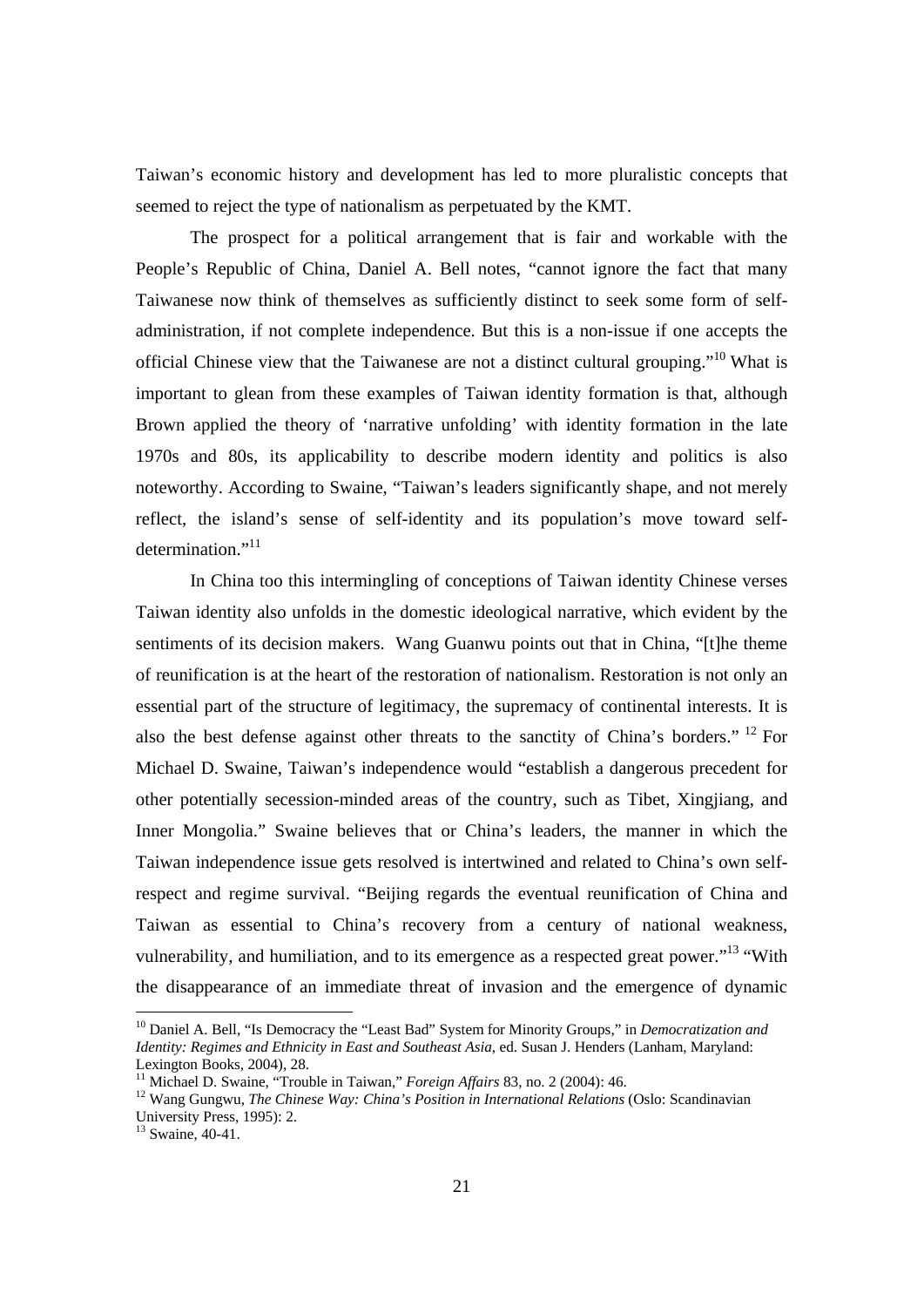economic centers along its eastern coast, China's security policy in the 1980s shifted from simply ensuring survival in a hostile world to preventing international instabilities from undermining its prospects for continued economic development."14

 Moreover, Baogang notes that "Containing Taiwan's independence remains a major task for Chinese nationalism, since no one in the leadership cares to even suggest that Taiwan be given the right to self-determination."15 But as Swaine and others suggests, such prerogatives of the state can be seen as belonging within the context of a grand strategy relating how it perceives its national security, seeking to defend against external threats, preserve domestic order and attain geopolitical influence.<sup>16</sup> For Zheng Bijian, seen as the architect of China's 'peaceful rise' strategy, a term reiterated by China General Secretary Hu Jintao and Premier Wen Jiabao three months later in February 2004,

"The rise of a major power often results in drastic change in international configuration and world order, even triggers a world war. An important reason behind this is [that] these major powers followed a path of aggressive war and external expansion. Such a path is doomed to failure. In today's world, how can we follow such a totally erroneous path that is injurious to all, China included? China's only choice is to strive for rise, more importantly strive for a peaceful  $rise.$ "17

Certainly these narratives of unfolding in both Taiwan and in China are complicated further by a new and globally aware narrative of unfolding of the present. For Brown, "these narratives of unfoldings change as a result of societal change, changes in political goals as well as changes in the international environment."18 Nations, through its control of power, that is, through political means can actively seek to define identities. For example in China, as David M. Lampton illustrates, the changes can be seen in the shifting focal points of power in the national security policy-making process. The author cites "thickening" of the elite **—** namely that "previously peripheral actors are becoming more numerous and more proximate to the decision-making arenas" and that "the actions

<sup>&</sup>lt;sup>14</sup> Mark Burles, *Chinese Policy toward Russia and the Central the Cenral Republics* (Santa Monica, California: Rand Corporation, 1999), 174.

<sup>&</sup>lt;sup>15</sup> Baogang He, "China's National Identity: A Source of Conflict Between Democracy and Nationalism" in *Nationalism, Democracy and National Integration in China*, ed. Leong H. Liew and Shaoguang Wang (London and New York: RoutledgeCurzon, 2003), 185.

<sup>16</sup> Michael D Swaine and Ashley J. Tellis, *Interpreting China's Grand Strategy: Past, Present, and Future* (Santa Monica, Calif.: Rand Corporation, 2000).

<sup>17</sup> Robert L. Suettinger, "The Rise and Descent of 'Peaceful Rise," *China Leadership Monitor* 12 no. 1 (Fall 2004): 2.

 $18$  Brown, 6.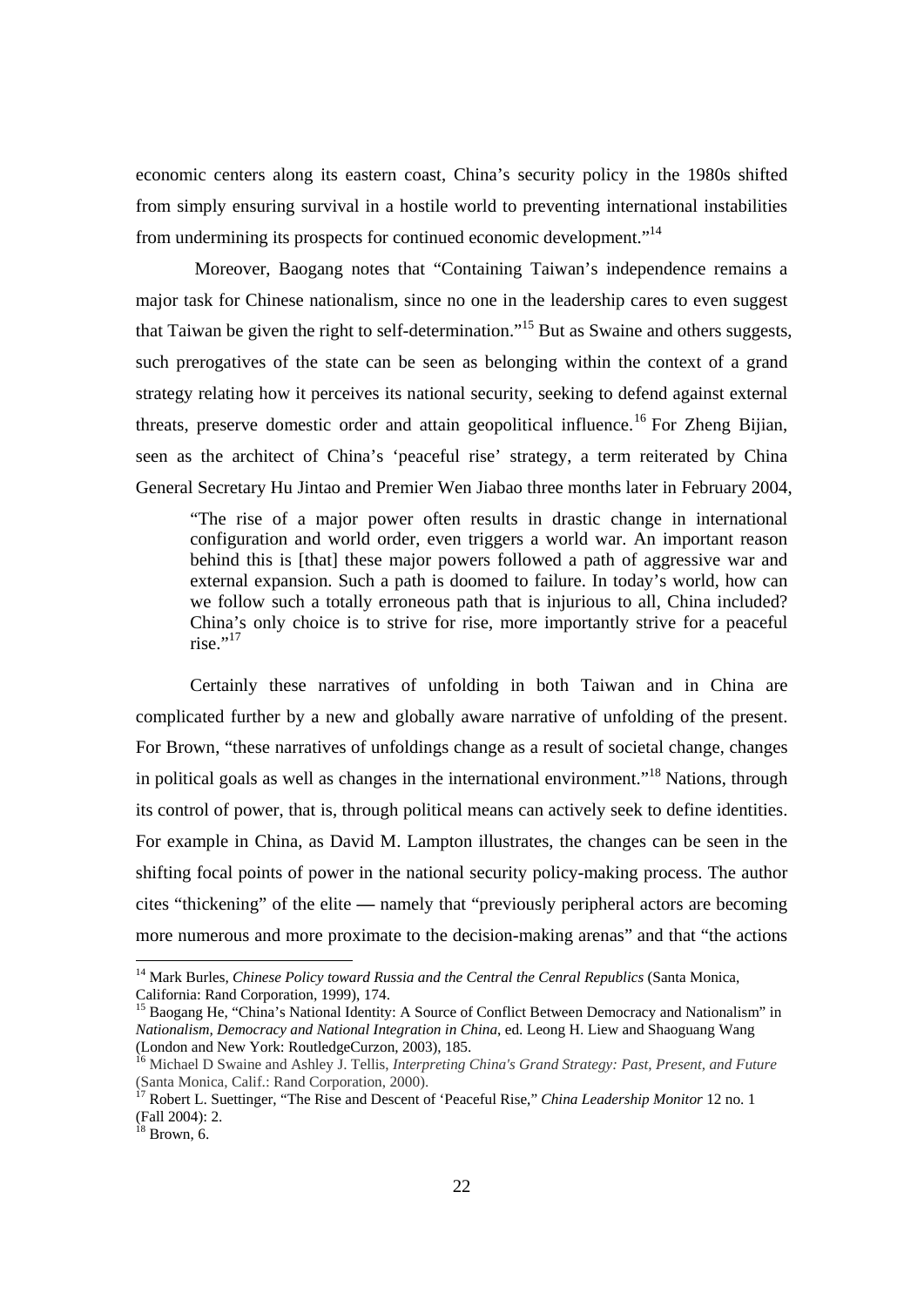of somewhat autonomous Chinese individuals, groups, and localities increasingly generate issues and problems and exert pressures to which the central foreign policy elite must respond."<sup>19</sup> Thus he observes that Beijing now speaks with "multiple voices" in its myriad dealings that tend toward "global and professional norms" against the backdrop of national interest and realpolitik.<sup>20</sup>

#### **2.2 Foreigners and the Narrative of Unfolding**

The narrative unfolding is thus continually changing, and does so dynamically, and we would argue that an undeniable aspect of the narrative of unfolding in Taiwan is that of globalization. While the resilience of the nation-states remains an important aspect in the constructing of national identity qua identity several, other factors are helping to further define one's identity, and thus globalization can thus be seen as a significant aspect that both shapes and acts as a conduit for the narrative of unfolding. Dissident voices are a mere manifestation of the process, in a globalizing, capitalist and democratic system.

For foreigners in Taiwan, because of the immediacy of how political objectives of the state's development policy can affect them personally, such as immigration policy, the narrative unfolding and its effects on identity formation in the 1980s and 1990s have gained almost revolutionary character. Kather N. Rankin and Kinishka Goonewardena elaborates on these changes particularly in respects to political and economic liberalization, and thus illuminates how we are in fact in a narrative unfolding that is both unidirectional and multidimensional.

"Opening national economies to financial integration has entailed not merely the removal of restrictive national protectionist regulations, not merely de-regulation, as neoliberal ideology would have it. Rather, it has involved the construction of legal frameworks to insulate from public scrutiny new economic institutions within and beyond states (e.g., WTO, ASEAN) has argued within the debates about globalization and state capacity, 'it is the *nation*-state that is losing its salience, not the state itself," as national regulation shifts from 'national coherence to enterprise competitiveness in a global market.' Asian states making the transition to democracy or attempting to maintain established democratic

<sup>&</sup>lt;sup>19</sup> David M. Lampton, "China's Foreign and National Security Policy-Making Process: Is It Changing, and Does It Matter?" in *The Making of Chinese Foreign and Security Policy: In The Era of Reform, 1978-2000*, ed. David M. Lampton (Palo Alto, California: Stanford University Press, 2001), 4.  $20$  Ibid., 2.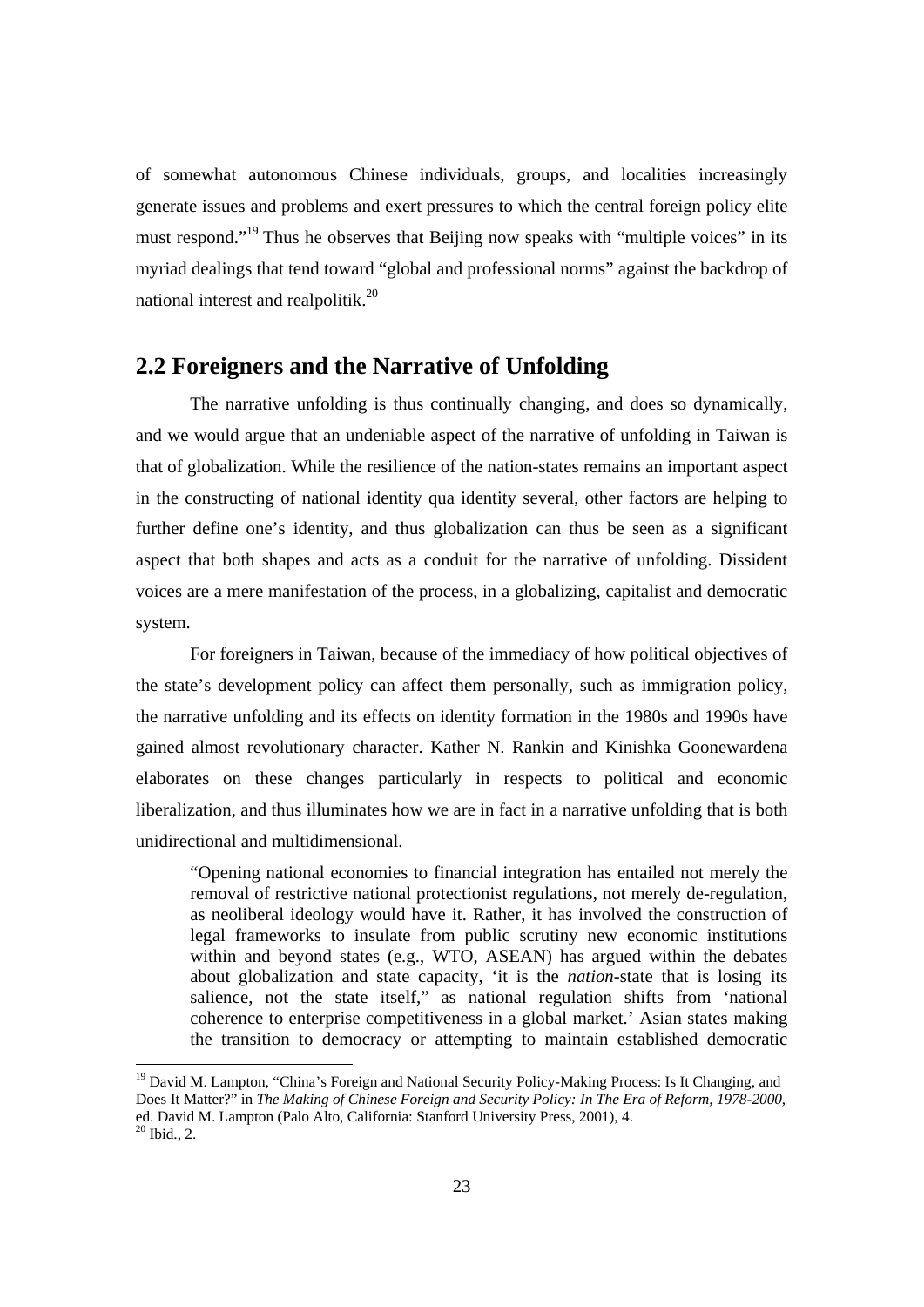regimes are doing so at a time when statecraft has been streamlined and steamrolled by transnational forces, with scant respect for either political party ideologies **—** which in any case exhibit all signs of neoliberal convergence **—** or popular will."<sup>21</sup>

Thus in the era of globalization, where countries and communities are becoming more interconnected by migration, trade and the global division of labor as well as technological breakthroughs in communication and transportation, the political voice of not only foreigners in Taiwan but also diasporas worldwide are gaining salience. It is an era when issues like nationalism, ideology, kinship ties, aren't necessarily fading into the pale, but becoming re-interpreted using a pluralized and global perspectives as the linkages between one self and the fields are becoming more inevitable. The experience of local identity in Taiwan from the 1980s and 1990s witnessed a major reworking, according to Brown: "With the political and economic transformations of the 1980s and 1990s, Taiwanese identity has changed dramatically, becoming increasingly inclusive, proud, and nationalist. During the 1998 Taibei [sic] mayoral campaign, Lee Teng-hui publicly articulated the new Taiwanese identity as embracing both the ethnic Taiwanese and the Mainlanders."<sup>22</sup> Thus in Brown's view, the effects on identity in this shift in the 'narrative of unfolding' was real, as the authors notes, because of "its basis in actual social experiences, contribut[ing] to the increasing numbers of Taiwanese who approve of the calculated risk of angering China in order to win the international support for Taiwan's sovereignty."23

If political changes are an integral part of the 'narrative unfolding', we argue here that in light of Taiwan's development strategy and with globalization, Taiwan's increasingly connectedness to the world and its population's exposure to transnational ideas, have helped integrate foreigners into Taiwanese society, but only up to a certain extent. A relaxation of immigration or labor policies could have significant effects on the development of a distinctive identity for foreigners **—** a defining marker of this experience is dependent on their outlook on the cross-strait relationship. Analyzing what

<sup>&</sup>lt;sup>21</sup> Katherine N. Rankin and Kinishka Goonewardena, "The Political Economy and Cultural Politics of Ethnic Conflict ," in *Democratization and Identity: Regimes and Ethnicity in East and Southeast Asia*, ed. Susan J. Henders (Lanham, Maryland: Lexington Books, 2004), 98.

 $22$  Brown, 12.

 $^{23}$  Ibid., 13.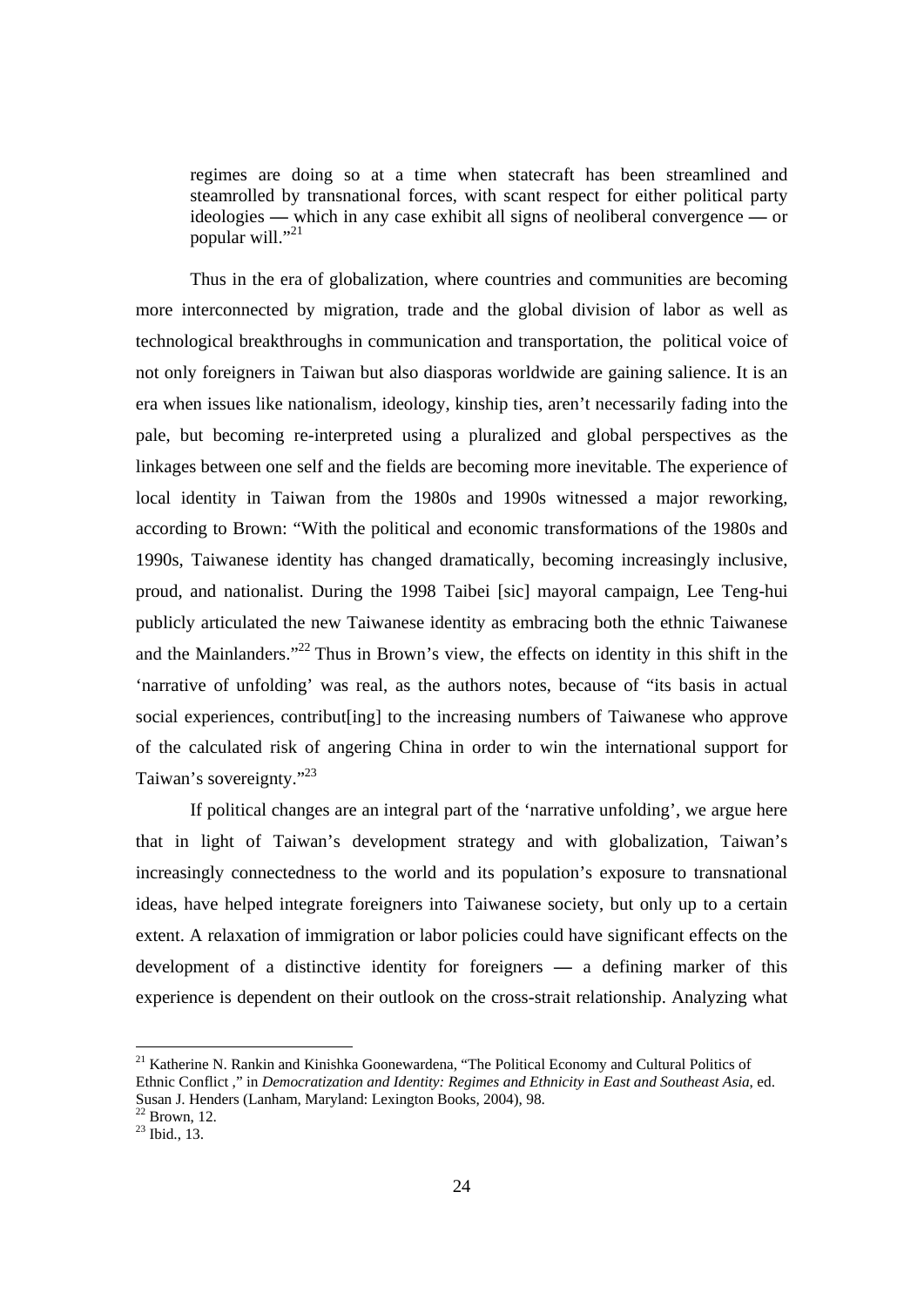shapes their globalized voice regarding the issue within these systems of power gives us insights how the cross-strait situation is being projected onto expats in Taiwan, who not only look at the situation through foreigners eyes, but whose views are also shaped by some sense of what Taiwan is like, it's history, it's politics, its way of life. Sallie Westwood and Annie Phizacklea look at specifically the dynamism embodied by tension created by both the physical, political and psychological stage these attachments are played out:

"In theorizing the nation and national identities we want to suggest that there are key sites in which these are produced. Very briefly, the first of these, following Anderson, is the imaginary and way in which imagining nations provides the context in which national identities are called forth. The second site, articulated with the first, is the body as a site for the play of powers so crucial to the management, discipline and identification of processes of nationalism and nation identities. But imaginary and embodied nations are lived through the discursive practices of everyday life elaborated in the popular with which we are primarily concerned in this chapter. Finally, the spatial, from the power of maps to symbolize nation to the sense of place offered by localities, is another key site. These sites produce a series of articulations which both generate a fragile consensus **—** a central nation **—** which simultaneously fracturing the nation, contributing to the deterring of the national. $^{324}$ 

Moreover, as aliens staying in Taiwan, they must abide by the legal institutions, which help to define what the author sees as the dynamic that exists between the 'polis' and the 'demos'.

In doing so, thus defines the groupings that exist between minority and majority groups, enforcing political and ethnic groupings that cast significant meaning on one's ability to mobilize. The author points out:

"The negotiation of laws establishing electoral systems; representative institutions; and the boundaries, rights, and duties of citizens, for instance, require decisions about the boundaries, membership, and values of the *polis* and the *demos*. These have important effects on the constitution of ethnically inclusive identities. Gladney points out that the maintenance of democratic political power also requires the making and reproduction of majorities for such purposes as (re)creating electoral coalitions, redistricting electoral boundaries, and (re)producing interest groups. If these collectivities are defined on narrow ethnic

<sup>24</sup> Phizacklea, *Trans-nationalism and the Politics of Belonging*, 41.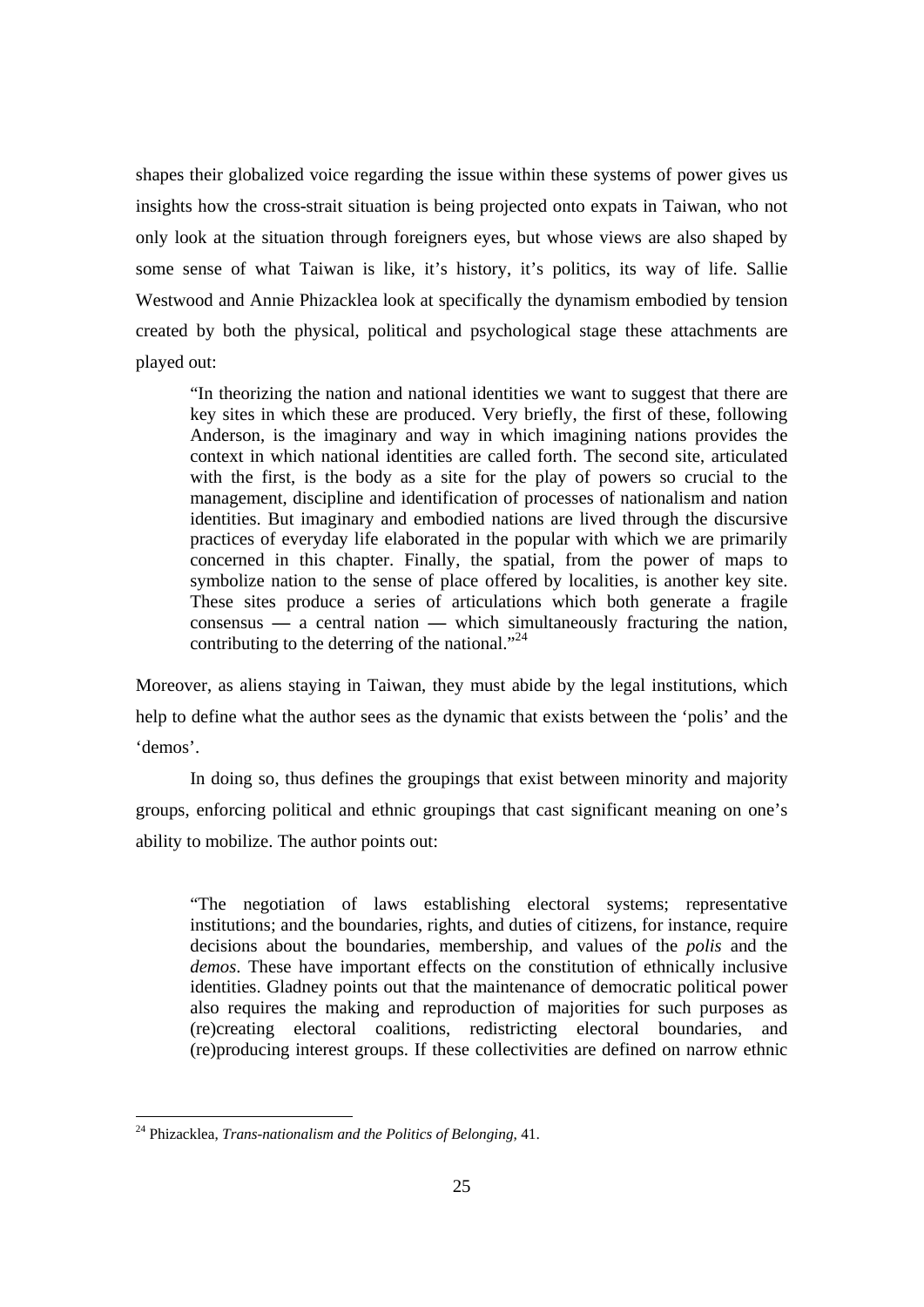grounds, ethnic identities may become a focus of political mobilization both for the 'majority' and those excluded from it."<sup>25</sup>

### **2.3 Foreigners' Outlook in a Changing Political Context**

As residents, they are foreign "specialists". Although their inclinations may be heavily influenced by what's at stake for them, it is argued that an understanding of their political inclinations here will broaden our understanding of the effects of transnational socialization. Therefore, what this paper sets out to describe, is what aspects of the transnationalization are most influential in describing their political inclinations. As transnationals, the expression of what constitutes self for them works under the framework of social and political institutions of power. The discourse based on this interconnectedness perpetuated by history, and in our case globalization in particular, has the potential to change the whole notion of what constitutes the nation all over the world. As Smith sees it,

 "In Western Europe, too, the 'fraying at the edges', found in the received national identities of the older Western national democracies, has also cooperated within clear limits. The influx of large numbers of immigrants, *Gastarbeiter*, refugees, ex-colonials and aliens, has certainly altered the present character of French, British or Dutch 'national identities'. They can no longer be described in the simple, relatively homogeneous terms characteristic of the pre-war period. There are today several more 'faces' of national identity in France, Britain and the Netherlands … Yet the historical, numerical and sociological preponderance of the long-established, hegemonic 'core' communities has largely determined the boundaries and much of the character of the changing identities of these national states **—** in the mores of their public life, the nature of their legal codes an institutional norms, their languages of education and politics, the content of much of the history of literature taught in their schools, and in the traditions of their culture and political life … In all these areas, aliens, refugees, ex-colonial and immigrant communities have made vital contributions whose cumulative effect has been to modify the received character of older national identities and give them a grater fluidity and diversity of expression.<sup>26</sup>

For the author, "Only by grasping the power of nationalism and the continuing appeal of national identity through their rootedness in pre-modern ethnic symbolism and

 $25$  Henders, 7.

<sup>&</sup>lt;sup>26</sup> Smith, 110.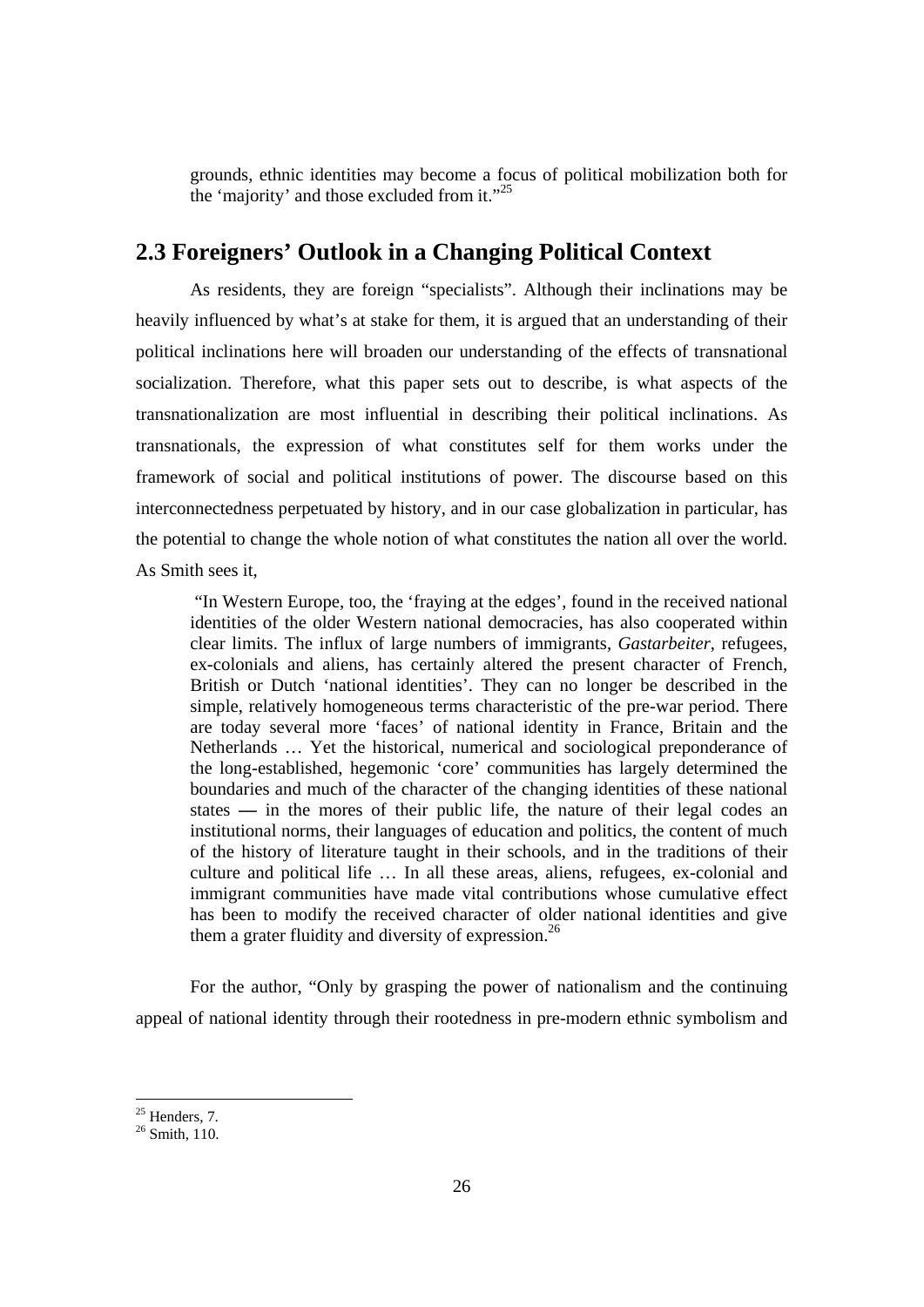modes of organization is there some chance of understanding the resurgence of ethnic nationalism at a time when 'objective' conditions might render it obsolete."<sup>27</sup>

In this light, there's no question that the government cares a lot about how foreigners think already; one need not look further than government-sponsored programs like IMTS that aims, among other things, to give foreign students a favorable view of Taiwan. The GIO's advertising activities are also part and parcel of this process. In light of these circumstances, Taiwan, like no other country, should care about how the foreign residents living here feel than most other countries because, ultimately, they will be like little ambassadors of Taiwan, for better or for worse. Understanding them better would help in efforts to devise a strategy that is in Taiwan's interests.

But why does all this matter anyway? In a word, *globalization*. There is no question that a small country like Taiwan **—** or even a big country like America **—** must come to terms with it. Increasingly, with its pursuit of global competitiveness, Taiwan has been utilizing foreign workers as a major facet of its development strategy. While we do not mean to over-generalize, the overwhelming majority of foreigners working in Taiwan originate from a handful of countries, and one can usually predict with some degree of accuracy their line of work or purpose in Taiwan based on their country of origin.

Namely, people from Southeast Asian countries such as Thailand, Philippines, Indonesia and Vietnam are usually domestic workers/caretakers or manual workers. Those people from English-speaking countries such as Canada, the United States, England, Australia, New Zealand and South Africa are more often than not teaching are English, and several are learning Chinese or engaged in some sort of educational activity. Moreover, foreign workers are in Taiwan on a contract basis, meaning that if they do not find work or fulfill other stringent visa requirements, they must leave. Of course, there are many other foreigners in Taiwan that do not originate from the countries mentioned above and these people could be engaged in a variety of activities, both legal and illegal. For instance, foreign brides from China are a recurring phenomenon in Taiwan. Moreover, multi-national corporations with branches in Taiwan often hire from abroad for their foreign expertise. But, as a whole, Taiwan strict immigration and labor policy

 $^{27}$  Ibid., 7.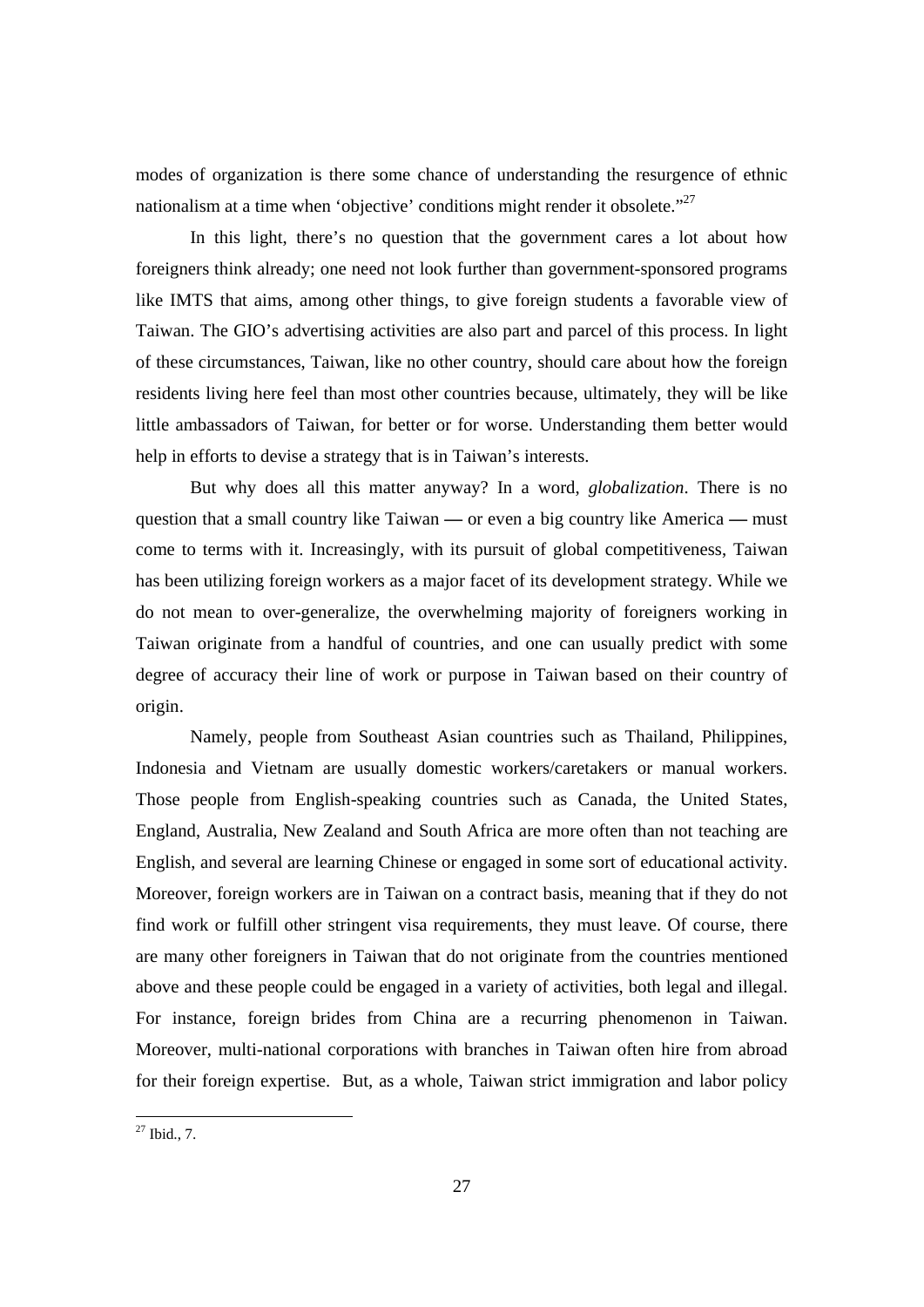has been formulated in a way that helps to prevent foreigners from taking away job opportunities from local residents.

While foreigners are not allowed to vote in local elections, the intensification of their political participation as members of civil society in the future should not be ruled out, in the process of globalization helping to bring interconnection of interests and solidification of diasporaic demands and the emerging problems caused by the institutionalization of capitalism within the globalization process. This comes as Taiwan's democratization has significantly broadened the scope of civil society and their demands have helped nurture their organization. According to Ching-Ping Tang, the resolution of the Hiangshan Tidal Flat Development Project in Hsinchu city represented a watershed that showed how civic associations were able to easily coalesce around the issue of blocking an environmentally degrading industrial development with the "installation of practical administrative regulations regarding how policy information should [be gathered] and shared by the public … and how the decision [could] be scrutinized."<sup>28</sup> This example helps illustrates the potential power of civil society groups, groups outside the scope of citizenship, which can affect change. As Ernst Gellner refers to civil society as

"that set of diverse non-governmental institutions which is strong enough to counterbalance the state and, while not preventing the state from fulfilling its role of keeper of peace and arbitrator between major interests can nevertheless prevent it from dominating and atomizing the rest of society."<sup>29</sup>

Namely, the common themes running through the civil society concept, is according to Bowen, is that fact that "Civil society is not a standalone entity; rather, it functions in a balanced interdependence with the state."<sup>30</sup> Thus, civil society according to Antonio Gramsci, civil society is the sphere in which "capitalists, workers, and other engage in political and ideological struggles and where political parties, trade unions, religious bodies and a great variety of other organizations come into existence … [It is] the sphere of all the popular-democratic struggles which arise out of the different ways in

<sup>28</sup> Ching-Ping Tang, "Democratizing Urban Politics and Civic Environmentalism in Taiwan," *China Quarterly* 176 (2003), P. 1030-1.<br><sup>29</sup> Ernst Gellner, *Conditions of Liberty: Civil Society and its Rivals* (New York: Allen Lane, 1994): 1.<br><sup>30</sup> Brett Bowden, "*Civil Society, the State and the Limits of Global Civil So* 

<sup>(2006): 158.</sup>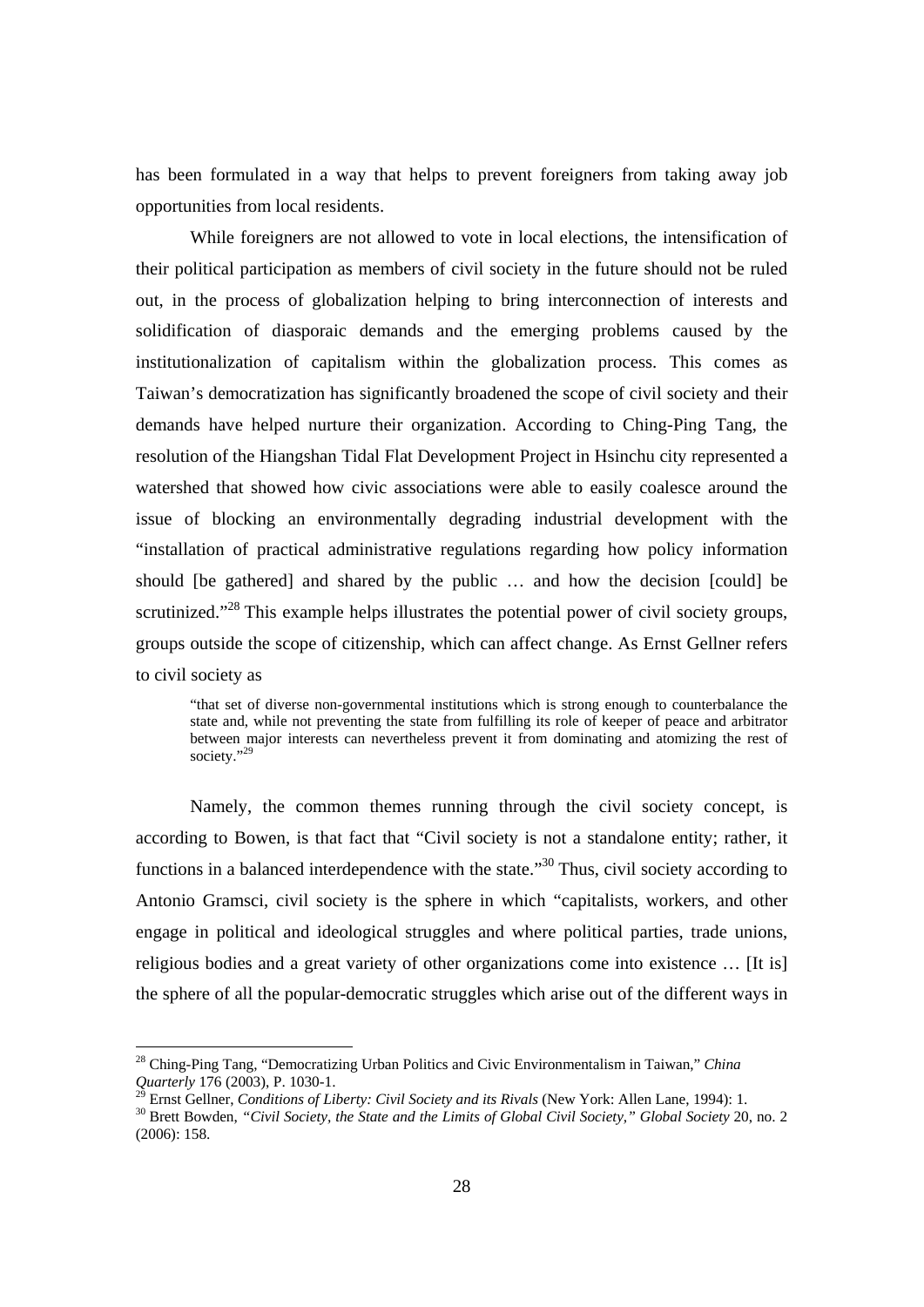which people are grouped together — by sex, race, generation, local community, region, nation and so on."31 "Gramsci also recognized that the social relationships of civil society are relations of power just as much (though in a different way) as are the coercive relations of the state."<sup>32</sup>

D. Minkoff has suggested a form of 'global social capital' is generated and accumulated in global civil society.<sup>33</sup> "This line of argument is associated with the assertion that the agents of these organizations-cum-movements **—** be they women, the working class, or other **—** mobilize in the belief that the same groupings exist as potential political agents in all countries of the world. This motivational factor is important, 'even if the ideal of internationalism is not realized practically in the form of organizational links, there remains in most expressions of civil society n awareness of comparable experiences elsewhere in the world."<sup>34</sup>

What this means for Taiwan, is that on the one hand, in its pursuit of global competitiveness, Taiwan's labor and immigration policy has been allowing for more and more foreigners to come to Taiwan to work, but on the other hand, those workers who have legal status to be here originate from less than ten countries and are allowed to only work in the industry specified by their visa. (For instance, a foreigner here on a study visa is not allowed to work). These unique policies of Taiwan, the allure of Taiwan's economic opportunities as well as its way of life, we will argue, help to crystallize foreigners' own sense of identity about themselves as the "other" **—** that is, members of the foreign community who would have more in common with other foreigners with similar jobs, regardless of their respective countries of origin. Namely, although a foreigner's national identities will continue to resonate as a major source of selfidentification, which helps to shape their worldviews and in particular their political inclinations regarding the cross-strait relationship, their respective legal working statuses helps them to perpetuate a sense of community with other foreigners doing similar jobs. That is, the fact that they have similar jobs would also make them likely to speak the

<sup>&</sup>lt;sup>31</sup> Roger Simon, *Gramsci's Political Thought: An Introduction* (London: Lawrence & Wishart, 1982), 69.  $^{32}$  Simon, 72-73.

<sup>&</sup>lt;sup>33</sup> Deborah Minkoff, "Producing Social capital: National Social Movements and Civil Society," American Behavioral Scientist 40, no. 5 (1998): 606-19.

<sup>&</sup>lt;sup>34</sup> Alejandro Colas, "Putting Cosmpolitanism into Practice: the Case of Socialist Internationalism," *Millenium: Journal of International Studies* 23, no.3 (1994): 513-34.